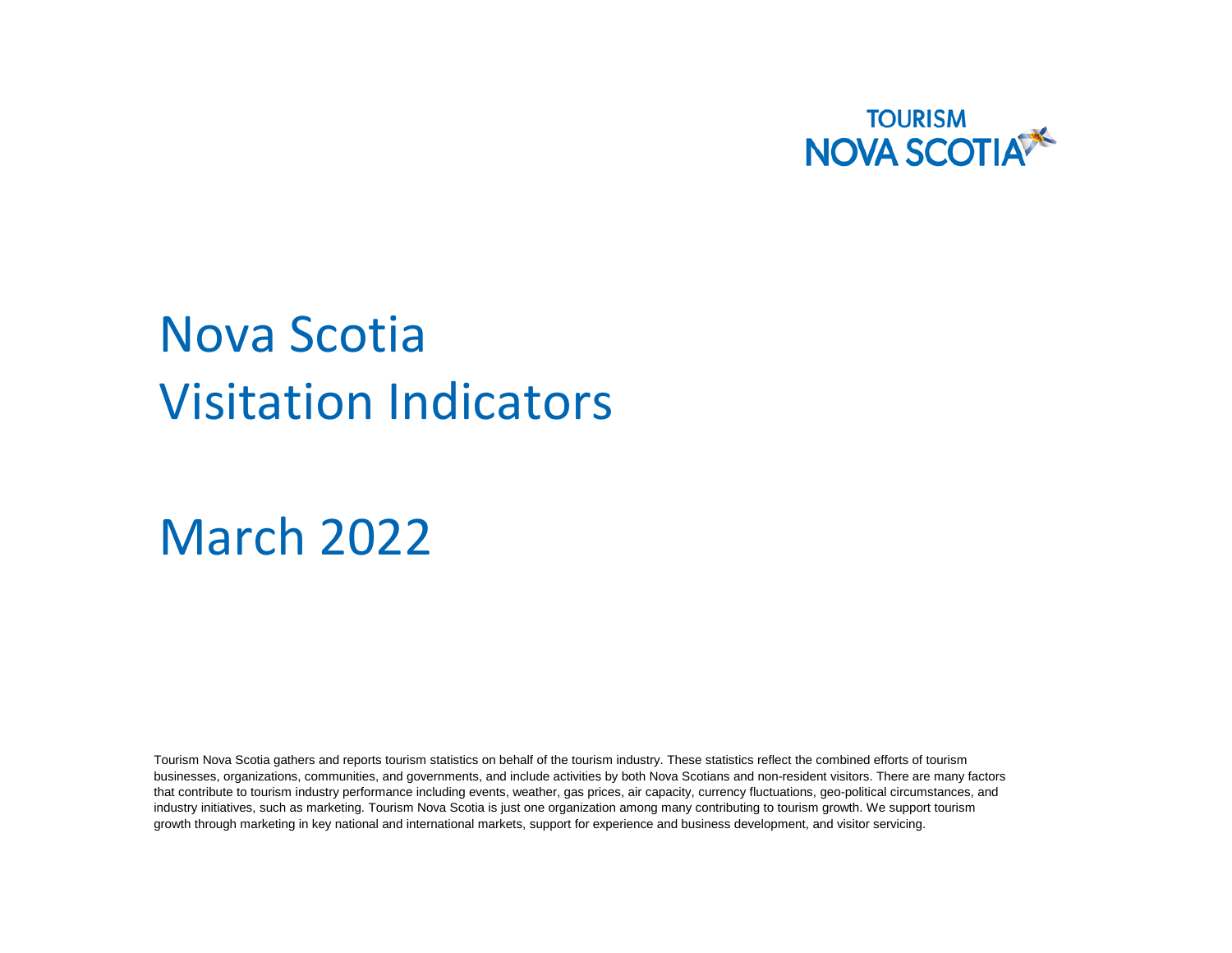|                                          | <b>YTD</b>               | Jan                                                 | Feb                                                 | <b>March</b> | <b>April</b> | May | June | July | Aug | <b>Sept</b> | Oct | <b>Nov</b> | <b>Dec</b> |
|------------------------------------------|--------------------------|-----------------------------------------------------|-----------------------------------------------------|--------------|--------------|-----|------|------|-----|-------------|-----|------------|------------|
| <b>Tourism Visitation by Entry Point</b> |                          |                                                     |                                                     |              |              |     |      |      |     |             |     |            |            |
| <b>Visitor Entries ('000s)</b>           |                          |                                                     |                                                     |              |              |     |      |      |     |             |     |            |            |
| <b>Road Visits by Entry Point</b>        | 91                       | 24                                                  | 25                                                  | 42           |              |     |      |      |     |             |     |            |            |
| % Change from same period 2021           | 127                      | 102                                                 | 109                                                 | 158          |              |     |      |      |     |             |     |            |            |
| % Change from same period 2019           | -60                      | $-65$                                               | $-64$                                               | $-55$        |              |     |      |      |     |             |     |            |            |
| Amherst/Tidnish                          | 88                       | 23                                                  | 24                                                  | 40           |              |     |      |      |     |             |     |            |            |
| % Change from same period 2021           | 127                      | 105                                                 | 106                                                 | 158          |              |     |      |      |     |             |     |            |            |
| % Change from same period 2019           | $-61$                    | $-65$                                               | $-65$                                               | $-54$        |              |     |      |      |     |             |     |            |            |
| North Sydney                             | 3                        | $\hspace{0.05cm} -\hspace{0.05cm} -\hspace{0.05cm}$ | $\overline{\phantom{a}}$                            | 1            |              |     |      |      |     |             |     |            |            |
| % Change from same period 2021           | 99                       | 21                                                  | 103                                                 | 216          |              |     |      |      |     |             |     |            |            |
| % Change from same period 2019           | $-36$                    | $-32$                                               | $-42$                                               | $-35$        |              |     |      |      |     |             |     |            |            |
| Digby                                    | $\overline{\phantom{a}}$ | $\overline{\phantom{a}}$                            | $\hspace{0.05cm} -\hspace{0.05cm} -\hspace{0.05cm}$ | $\ast\ast$   |              |     |      |      |     |             |     |            |            |
| % Change from same period 2021           | N/A                      | 419                                                 | N/A                                                 | N/A          |              |     |      |      |     |             |     |            |            |
| % Change from same period 2019           | N/A                      | $-40$                                               | N/A                                                 | N/A          |              |     |      |      |     |             |     |            |            |
|                                          |                          |                                                     |                                                     |              |              |     |      |      |     |             |     |            |            |
| Caribou                                  |                          |                                                     |                                                     |              |              |     |      |      |     |             |     |            |            |
| % Change from same period 2021           |                          |                                                     |                                                     |              |              |     |      |      |     |             |     |            |            |
| % Change from same period 2019           |                          |                                                     |                                                     |              |              |     |      |      |     |             |     |            |            |
| Yarmouth                                 |                          |                                                     |                                                     |              |              |     |      |      |     |             |     |            |            |
| % Change from same period 2021           |                          |                                                     |                                                     |              |              |     |      |      |     |             |     |            |            |
| % Change from same period 2019           |                          |                                                     |                                                     |              |              |     |      |      |     |             |     |            |            |
| Air Visits by Entry Point                |                          |                                                     |                                                     |              |              |     |      |      |     |             |     |            |            |
| Halifax Stanfield International Airport  | 53                       | 17                                                  | 14                                                  | 22           |              |     |      |      |     |             |     |            |            |
| % Change from same period 2021           | 539                      | 287                                                 | 700                                                 | 897          |              |     |      |      |     |             |     |            |            |
| % Change from same period 2019           | $-47$                    | $-56$                                               | $-52$                                               | $-33$        |              |     |      |      |     |             |     |            |            |
| <b>Total Visitors</b>                    | 144                      | 40                                                  | 40                                                  | 64           |              |     |      |      |     |             |     |            |            |
| % Change from same period 2021           | 198                      | 151                                                 | 185                                                 | 248          |              |     |      |      |     |             |     |            |            |
| % Change from same period 2019           | $-56$                    | $-61$                                               | $-61$                                               | $-49$        |              |     |      |      |     |             |     |            |            |

\* No air enumeration in January 2022 due to COVID-19. January air visitation is based on estimates.

\* Air enumeration partially resumed in February 2022. Air visitation is partially based on estimates.

\*\* March passenger counts for Digby were unavailable at time of publication.

"--" indicates a number below 1,000 but above 0.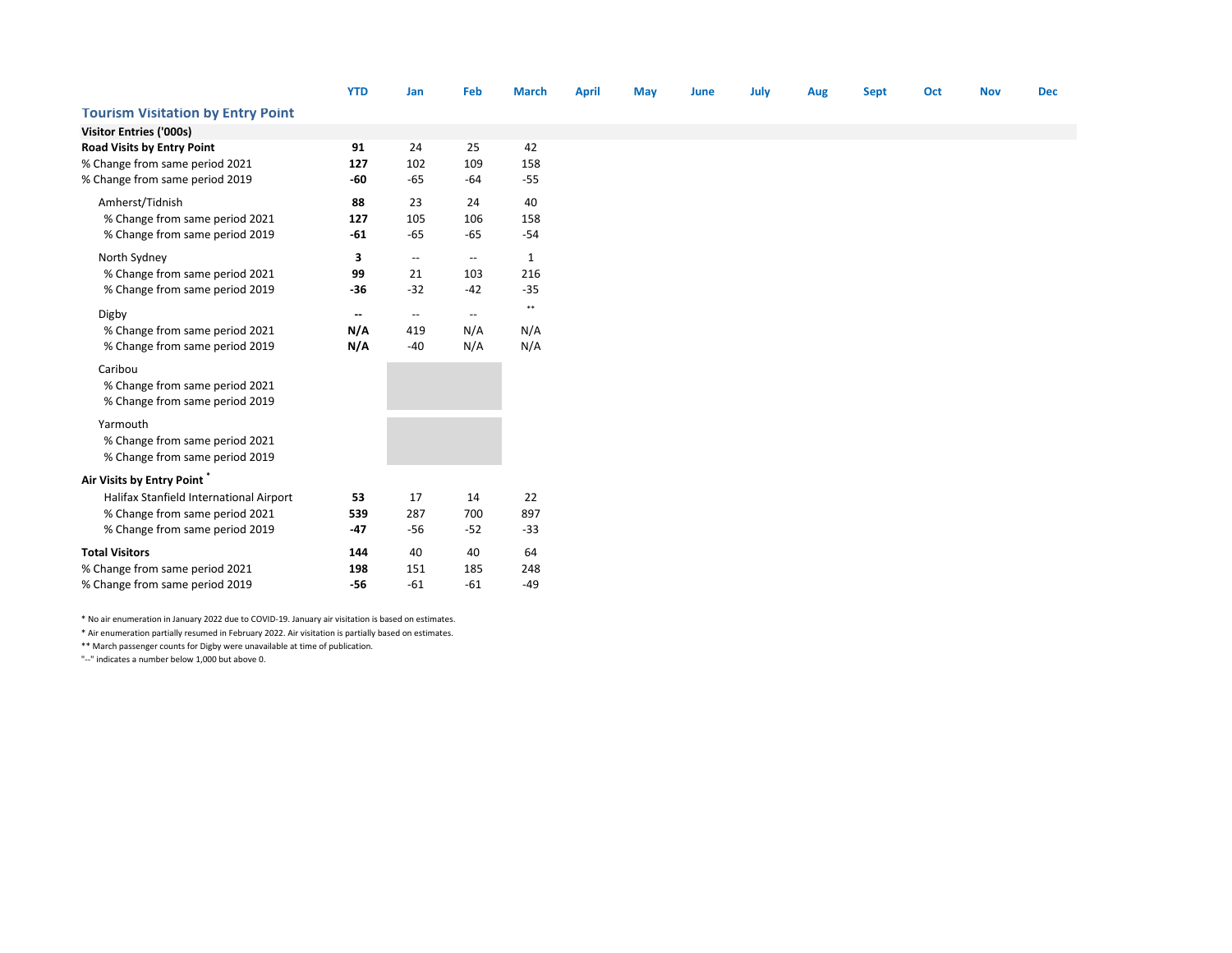|                                              | <b>YTD</b> | Jan     | Feb     | <b>March</b> | <b>April</b> | May | June | July | Aug | <b>Sept</b> | Oct | <b>Nov</b> | <b>Dec</b> |
|----------------------------------------------|------------|---------|---------|--------------|--------------|-----|------|------|-----|-------------|-----|------------|------------|
| <b>Visitor Activity</b>                      |            |         |         |              |              |     |      |      |     |             |     |            |            |
| Airport Activity (000's)                     |            |         |         |              |              |     |      |      |     |             |     |            |            |
| Enplanements                                 | 165        | 42      | 43      | 80           |              |     |      |      |     |             |     |            |            |
| % Change from same period 2021               | 398        | 189     | 415     | 676          |              |     |      |      |     |             |     |            |            |
| % Change from same period 2019               | -60        | -66     | $-67$   | $-50$        |              |     |      |      |     |             |     |            |            |
| <b>Information Centre Activity (000's)</b>   |            |         |         |              |              |     |      |      |     |             |     |            |            |
| NS Information Centre Visitors Counselled    | $N/A^*$    | $N/A^*$ | N/A     | N/A          |              |     |      |      |     |             |     |            |            |
| % Change from same period 2021               | $N/A^*$    | $N/A^*$ | $N/A^*$ | $N/A^*$      |              |     |      |      |     |             |     |            |            |
| % Change from same period 2019               | $N/A^*$    | N/A     | N/A     | $N/A^*$      |              |     |      |      |     |             |     |            |            |
| Local Information Centre Visitors Counselled |            |         |         |              |              |     |      |      |     |             |     |            |            |
|                                              |            |         |         |              |              |     |      |      |     |             |     |            |            |
| Website Activity (NovaScotia.com) (000's)    |            |         |         |              |              |     |      |      |     |             |     |            |            |
| <b>Visits</b>                                | 6,491      | 339     | 825     | 5,328        |              |     |      |      |     |             |     |            |            |
| % Change from same period 2021               | 598        | 63      | 218     | 1049         |              |     |      |      |     |             |     |            |            |
| % Change from same period 2019               | 775        | 55      | 300     | 1578         |              |     |      |      |     |             |     |            |            |

\* Visitor Information Centre information unavilable at the time of publication.

"--" indicates a number below 1,000 but above 0.

#### **Definitions**

### **ENPLANEMENTS**

The number of people boarding planes at the Halifax Stanfield International Airport. Includes visitors to Nova Scotia, residents of Nova Scotia and travelers transferring to other flights. *Source: Halifax International Airport Authority.*

#### **AIRPORT ACTIVITY INFORMATION CENTRE ACTIVITY WEBSITE ACTIVITY**

## **NOVA SCOTIA INFORMATION CENTRE VISITORS COUNSELLED**

Total number of visitors counselled at all of the Nova Scotia Visitor Information Centres. Most information centres are operated seasonally. Information centres do not necessarily open on the same date every year. *Source: Tourism Nova Scotia* 

#### **LOCAL INFORMATION CENTRE VISITORS COUNSELLED**

Total number of visitors counselled at all of the local Visitor Information Centres. Most information centres are operated seasonally and do not necessarily open on the same date every year. *Source: Tourism Nova Scotia*

**VISITS**

The number of user sessions to the NovaScotia.com website. *Source: Tourism Nova Scotia*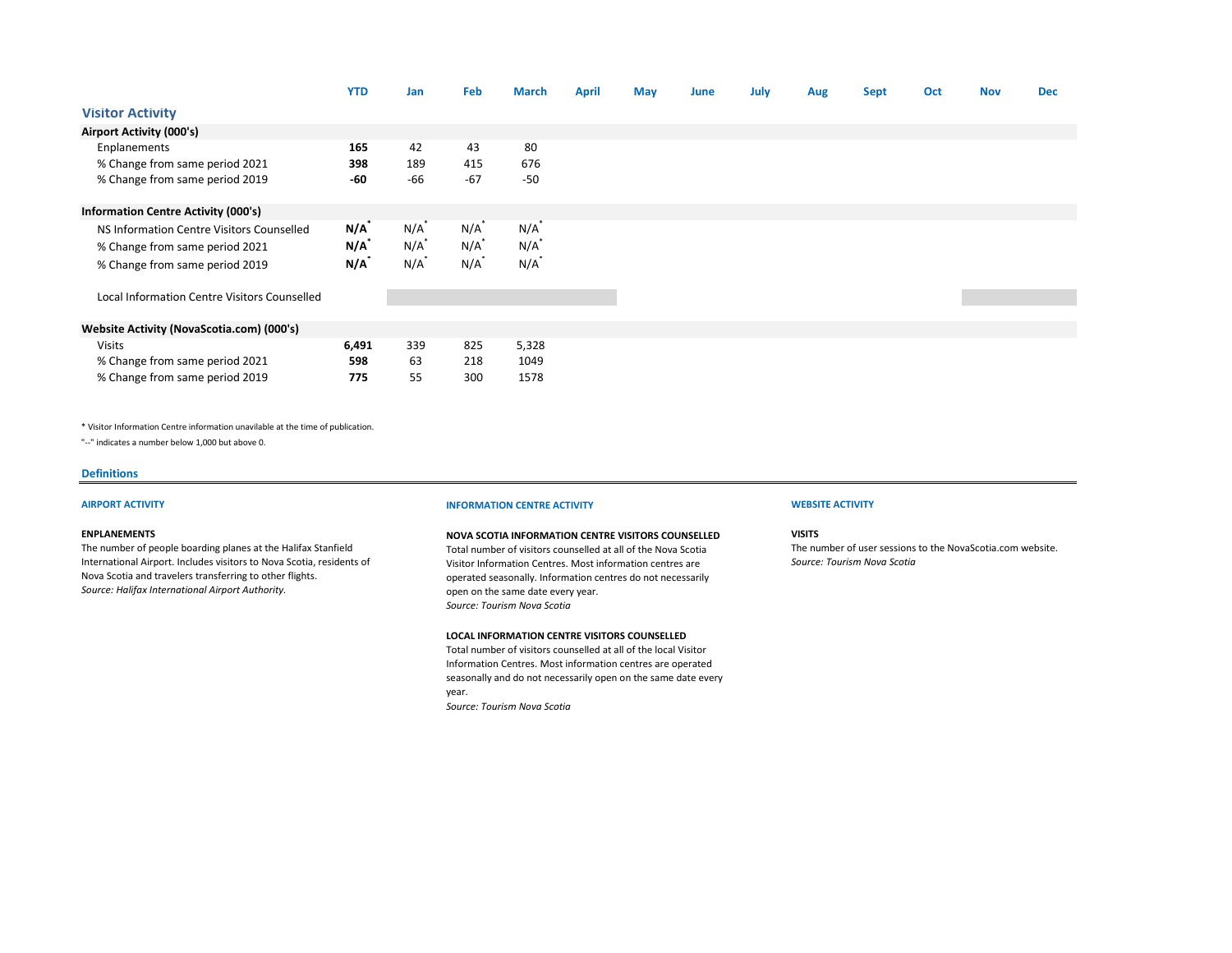# **Tourism Visitation by Origin**

**Road Visits by Origin**

| 2022                           | Jan                                   | Feb                                   | <b>March</b>                          | <b>April</b> | May | June | July | Aug | <b>Sept</b> | Oct | <b>Nov</b> | <b>Dec</b> |                                       | <b>YTD 2022 YTD 2019</b> |
|--------------------------------|---------------------------------------|---------------------------------------|---------------------------------------|--------------|-----|------|------|-----|-------------|-----|------------|------------|---------------------------------------|--------------------------|
| Atlantic Canada                | 20,000                                | 22,600                                | 36,400                                |              |     |      |      |     |             |     |            |            | 79,000                                | 209,200                  |
| Quebec                         | 700                                   | 400                                   | 1,000                                 |              |     |      |      |     |             |     |            |            | 2,100                                 | 4,600                    |
| Ontario                        | 2,500                                 | 2,100                                 | 3,600                                 |              |     |      |      |     |             |     |            |            | 8,200                                 | 12,400                   |
| <b>Western Canada</b>          | 400                                   | 300                                   | 400                                   |              |     |      |      |     |             |     |            |            | 1,100                                 | 800                      |
| <b>CANADA</b>                  | 23,600                                | 25,400                                | 41,400                                |              |     |      |      |     |             |     |            |            | 90,400                                | 227,000                  |
| Maine (by road only)           | 100                                   | $\hspace{0.05cm}$ – $\hspace{0.05cm}$ | 100                                   |              |     |      |      |     |             |     |            |            | 200                                   | 600                      |
| <b>Other New England</b>       | 100                                   | 100                                   | 200                                   |              |     |      |      |     |             |     |            |            | 400                                   | 1,900                    |
| Middle Atlantic                | $\overline{\phantom{a}}$              | $\hspace{0.05cm} \ldots$              | $\hspace{0.05cm} \ldots$              |              |     |      |      |     |             |     |            |            | 100                                   | 600                      |
| <b>East North Central</b>      | $- -$                                 | $\hspace{0.05cm} \ldots$              | $\hspace{0.05cm} \ldots$              |              |     |      |      |     |             |     |            |            | $\overline{\phantom{a}}$              | 100                      |
| <b>West North Central</b>      | $\hspace{0.05cm} \ldots$              | $\hspace{0.05cm} \ldots$              | $\hspace{0.05cm} \ldots$              |              |     |      |      |     |             |     |            |            | $\overline{\phantom{a}}$              | $\hspace{0.05cm} \ldots$ |
| South Atlantic                 | $\hspace{0.05cm}$ – $\hspace{0.05cm}$ | $\hspace{0.05cm} \ldots$              | --                                    |              |     |      |      |     |             |     |            |            | 100                                   | 200                      |
| <b>East South Central</b>      | $-$                                   | $\hspace{0.05cm}$ – $\hspace{0.05cm}$ | --                                    |              |     |      |      |     |             |     |            |            | $- -$                                 | $\overline{\phantom{a}}$ |
| <b>West South Central</b>      | $\hspace{0.05cm}$ – $\hspace{0.05cm}$ | $\hspace{0.05cm}$ – $\hspace{0.05cm}$ | $\hspace{0.05cm}$ – $\hspace{0.05cm}$ |              |     |      |      |     |             |     |            |            | $\overline{\phantom{a}}$              | 100                      |
| Mountain                       | $-$                                   | $\overline{\phantom{a}}$              | --                                    |              |     |      |      |     |             |     |            |            | $\overline{\phantom{m}}$              | 100                      |
| Pacific                        | $\hspace{0.05cm}$ – $\hspace{0.05cm}$ | $\hspace{0.05cm}$ – $\hspace{0.05cm}$ | $\hspace{0.05cm}$ – $\hspace{0.05cm}$ |              |     |      |      |     |             |     |            |            | $\hspace{0.05cm}$ – $\hspace{0.05cm}$ | $\hspace{0.05cm} \ldots$ |
| <b>UNITED STATES</b>           | 300                                   | 200                                   | 400                                   |              |     |      |      |     |             |     |            |            | 900                                   | 3,700                    |
|                                |                                       |                                       |                                       |              |     |      |      |     |             |     |            |            |                                       |                          |
| <b>TOTAL ROAD VISITATION</b>   | 23,900                                | 25,600                                | 41,800                                |              |     |      |      |     |             |     |            |            | 91,300                                | 230,600                  |
| % change monthly (versus 2021) | 102                                   | 111                                   | 158                                   |              |     |      |      |     |             |     |            |            | 127                                   |                          |
| % change monthly (versus 2019) | $-65$                                 | $-64$                                 | $-55$                                 |              |     |      |      |     |             |     |            |            | $-60$                                 |                          |

"--" indicates that a number is below 100 but above 0.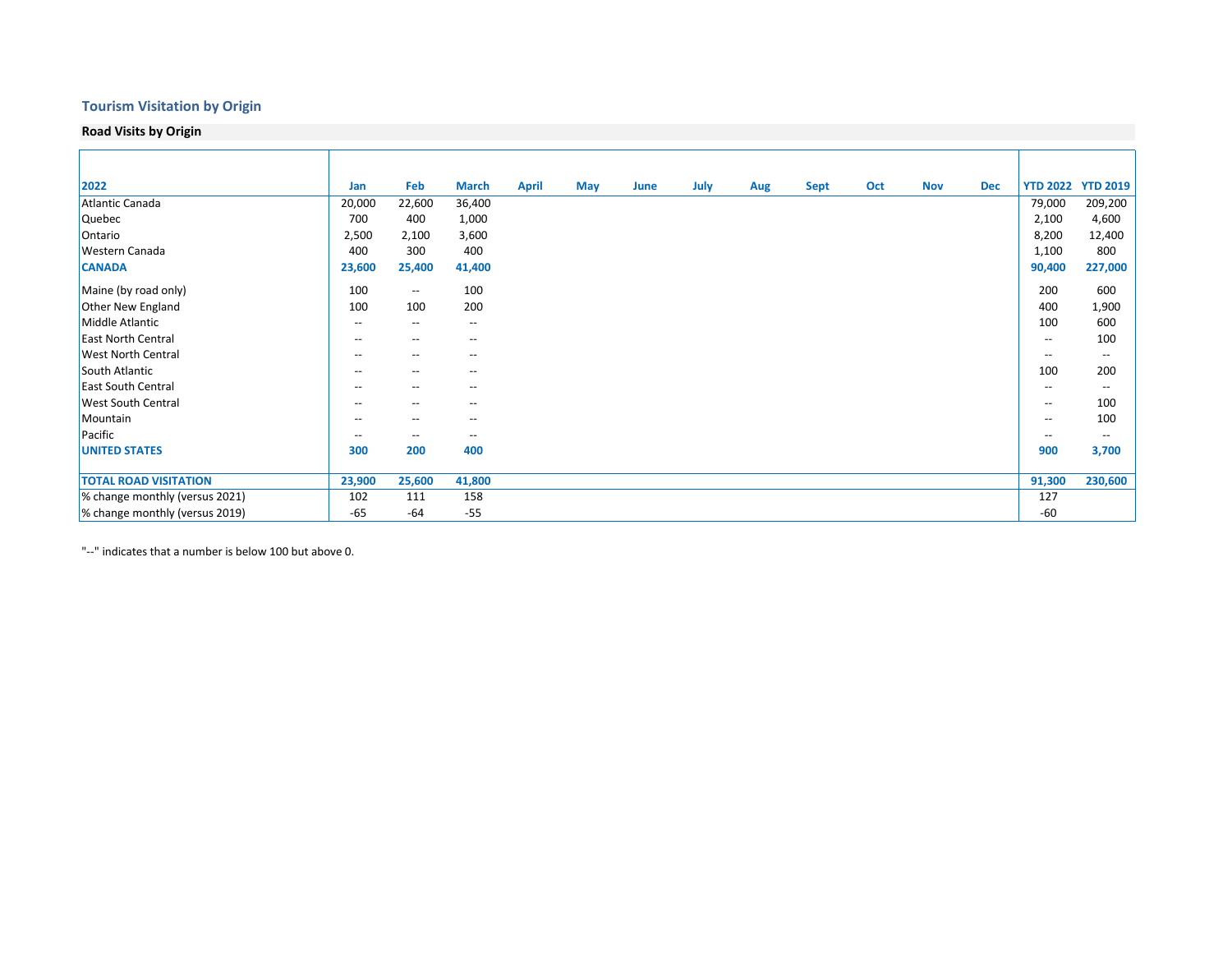## **Air Visits by Origin**

| 2022                           | Jan $*$                  | Feb <sup>**</sup>        | <b>March</b>                                        | <b>April</b> | May | June | July | Aug | Sept | Oct | <b>Nov</b> | <b>Dec</b> |                          | <b>YTD 2022 YTD 2019</b> |
|--------------------------------|--------------------------|--------------------------|-----------------------------------------------------|--------------|-----|------|------|-----|------|-----|------------|------------|--------------------------|--------------------------|
| Atlantic Canada                | 2,900                    | 1,300                    | 2,800                                               |              |     |      |      |     |      |     |            |            | 7,000                    | 19,300                   |
| <b>Quebec</b>                  | 900                      | 800                      | 1,800                                               |              |     |      |      |     |      |     |            |            | 3,500                    | 5,900                    |
| Ontario                        | 7,000                    | 5,900                    | 14,600                                              |              |     |      |      |     |      |     |            |            | 27,500                   | 42,000                   |
| <b>Western Canada</b>          | 3,200                    | 2,300                    | 1,600                                               |              |     |      |      |     |      |     |            |            | 7,100                    | 15,600                   |
| <b>CANADA</b>                  | 13,900                   | 10,400                   | 20,700                                              |              |     |      |      |     |      |     |            |            | 45,000                   | 82,800                   |
| New England (inc Maine)        | 100                      | 100                      | 100                                                 |              |     |      |      |     |      |     |            |            | 200                      | 1,900                    |
| Middle Atlantic                | 100                      | $\overline{\phantom{a}}$ | $\overline{\phantom{m}}$                            |              |     |      |      |     |      |     |            |            | 100                      | 1,300                    |
| <b>East North Central</b>      | 100                      | $\overline{\phantom{a}}$ | $\hspace{0.05cm} -\hspace{0.05cm} -\hspace{0.05cm}$ |              |     |      |      |     |      |     |            |            | 200                      | 1,000                    |
| <b>West North Central</b>      | $\overline{\phantom{a}}$ | 200                      | $\overline{\phantom{a}}$                            |              |     |      |      |     |      |     |            |            | 200                      | 200                      |
| South Atlantic                 | 200                      | 200                      | 100                                                 |              |     |      |      |     |      |     |            |            | 500                      | 2,000                    |
| <b>East South Central</b>      | $\overline{\phantom{a}}$ | $\overline{\phantom{a}}$ | $\overline{\phantom{a}}$                            |              |     |      |      |     |      |     |            |            | $\overline{\phantom{a}}$ | 300                      |
| <b>West South Central</b>      | 100                      | 100                      | $\overline{\phantom{a}}$                            |              |     |      |      |     |      |     |            |            | 100                      | 300                      |
| Mountain                       | $\overline{\phantom{a}}$ | 100                      | 100                                                 |              |     |      |      |     |      |     |            |            | 200                      | 600                      |
| Pacific                        | 200                      | $\overline{\phantom{a}}$ | 100                                                 |              |     |      |      |     |      |     |            |            | 300                      | 1,000                    |
| <b>UNITED STATES</b>           | 800                      | 700                      | 400                                                 |              |     |      |      |     |      |     |            |            | 1,900                    | 8,600                    |
| United Kingdom                 | 500                      | 200                      | 400                                                 |              |     |      |      |     |      |     |            |            | 1,100                    | 1,800                    |
| Germany                        | 100                      | 100                      | $\overline{\phantom{a}}$                            |              |     |      |      |     |      |     |            |            | 200                      | 600                      |
| Other Europe                   | 300                      | 2,800                    | 300                                                 |              |     |      |      |     |      |     |            |            | 3,400                    | 1,300                    |
| <b>Other Overseas</b>          | 1,000                    | 100                      | 400                                                 |              |     |      |      |     |      |     |            |            | 1,500                    | 4,700                    |
| <b>OVERSEAS</b>                | 1,900                    | 3,300                    | 1,000                                               |              |     |      |      |     |      |     |            |            | 6,100                    | 8,400                    |
|                                |                          |                          |                                                     |              |     |      |      |     |      |     |            |            |                          |                          |
| <b>TOTAL AIR VISITATION</b>    | 16,600                   | 14,300                   | 22,100                                              |              |     |      |      |     |      |     |            |            | 53,000                   | 99,700                   |
| % change monthly (versus 2021) | 287                      | 700                      | 897                                                 |              |     |      |      |     |      |     |            |            | 539                      |                          |
| % change monthly (versus 2019) | $-56$                    | $-52$                    | $-33$                                               |              |     |      |      |     |      |     |            |            | $-47$                    |                          |

\* No air enumeration in January 2022 due to COVID-19. Air visitation is based on estimates.

\*\* Air enumeration partially resumed in February 2022. Air visitation is partially based on estimates.

"--" indicates that a number is below 100 but above 0.